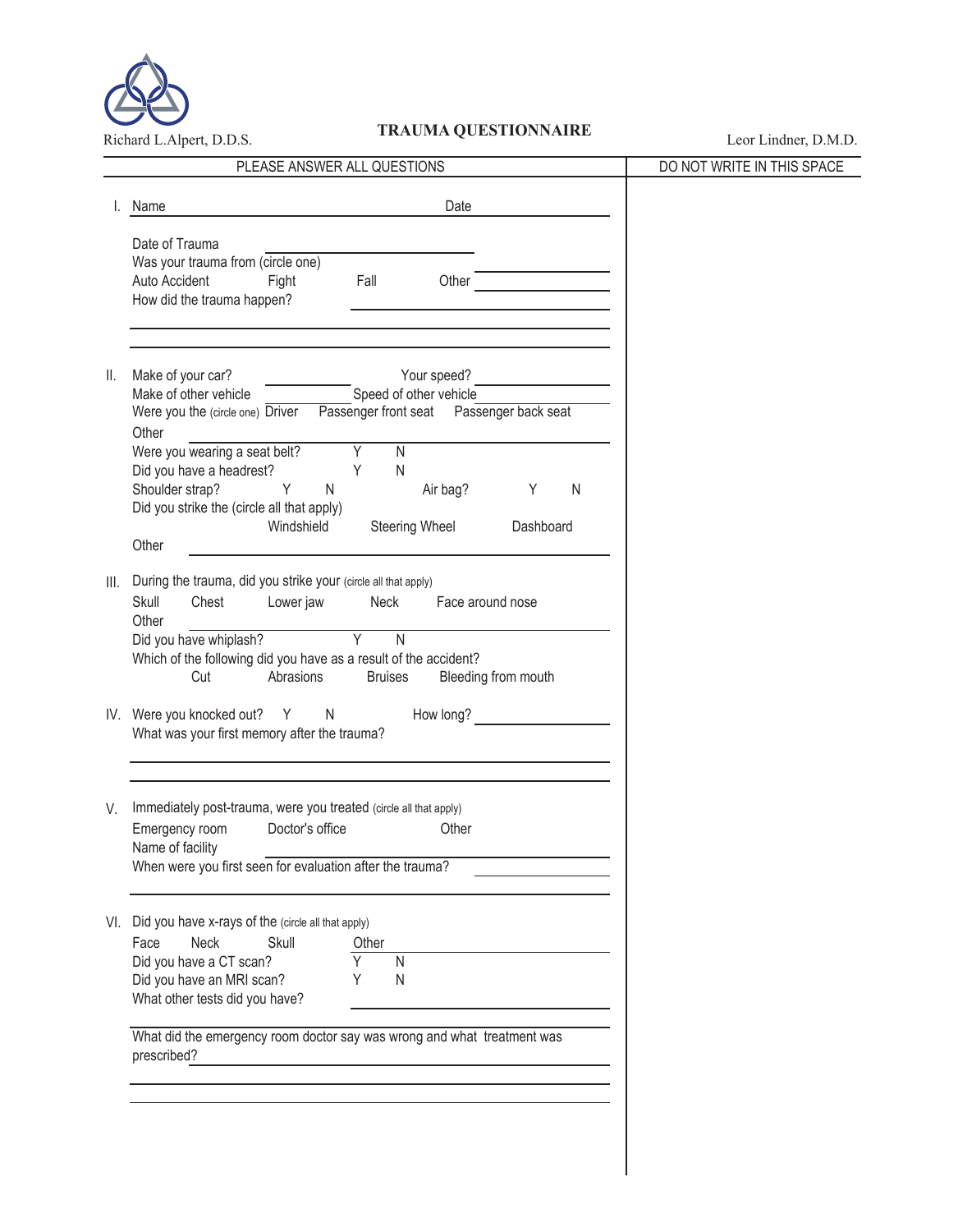

## **TRAUMA QUESTIONNAIRE**

|                                                              | PLEASE ANSWER ALL QUESTIONS                                                                                                                                                                                                                                            | DO NOT WRITE IN THIS SPACE |
|--------------------------------------------------------------|------------------------------------------------------------------------------------------------------------------------------------------------------------------------------------------------------------------------------------------------------------------------|----------------------------|
| Name                                                         | Date                                                                                                                                                                                                                                                                   |                            |
| VII. Where did you first hurt?<br>When did you first notice: | Headache<br>Neck pain<br>Jaw pain<br>Ear pain<br>Jaw joint noises                                                                                                                                                                                                      |                            |
| Headache<br>Jaw joint noises                                 | Before the trauma, which of these symptoms did you have (circle all that apply)<br>Neck pain<br>Ear pain<br>Jaw pain<br>Pain with chewing<br>Jaw locking                                                                                                               |                            |
| Head<br>Face<br>What type?<br>What type?<br>When?            | VIII. Before this trauma, had you ever noticed any other injury to the (circle all that apply)<br><b>Neck</b><br>Other<br>Have you had other accidents that may have injured your head or neck?<br>N<br>Y<br><u> 1980 - Johann Barnett, fransk politiker (d. 1980)</u> |                            |
| Emergency physician<br>Dentist                               | IX. List all doctors who have treated you for this trauma and explain what they have done<br>the control of the control of the control of the control of the control of the control of                                                                                 |                            |
| Oral surgeon                                                 |                                                                                                                                                                                                                                                                        |                            |
| Orthopedic surgeon<br>Neurologist                            |                                                                                                                                                                                                                                                                        |                            |
| Neurosurgeon                                                 |                                                                                                                                                                                                                                                                        |                            |
| Chiropractor                                                 |                                                                                                                                                                                                                                                                        |                            |
| Psychologist/Psychiatrist                                    |                                                                                                                                                                                                                                                                        |                            |
| <b>Physical Therapist</b>                                    |                                                                                                                                                                                                                                                                        |                            |
| Other                                                        |                                                                                                                                                                                                                                                                        |                            |
|                                                              |                                                                                                                                                                                                                                                                        |                            |

 $\overline{\phantom{a}}$